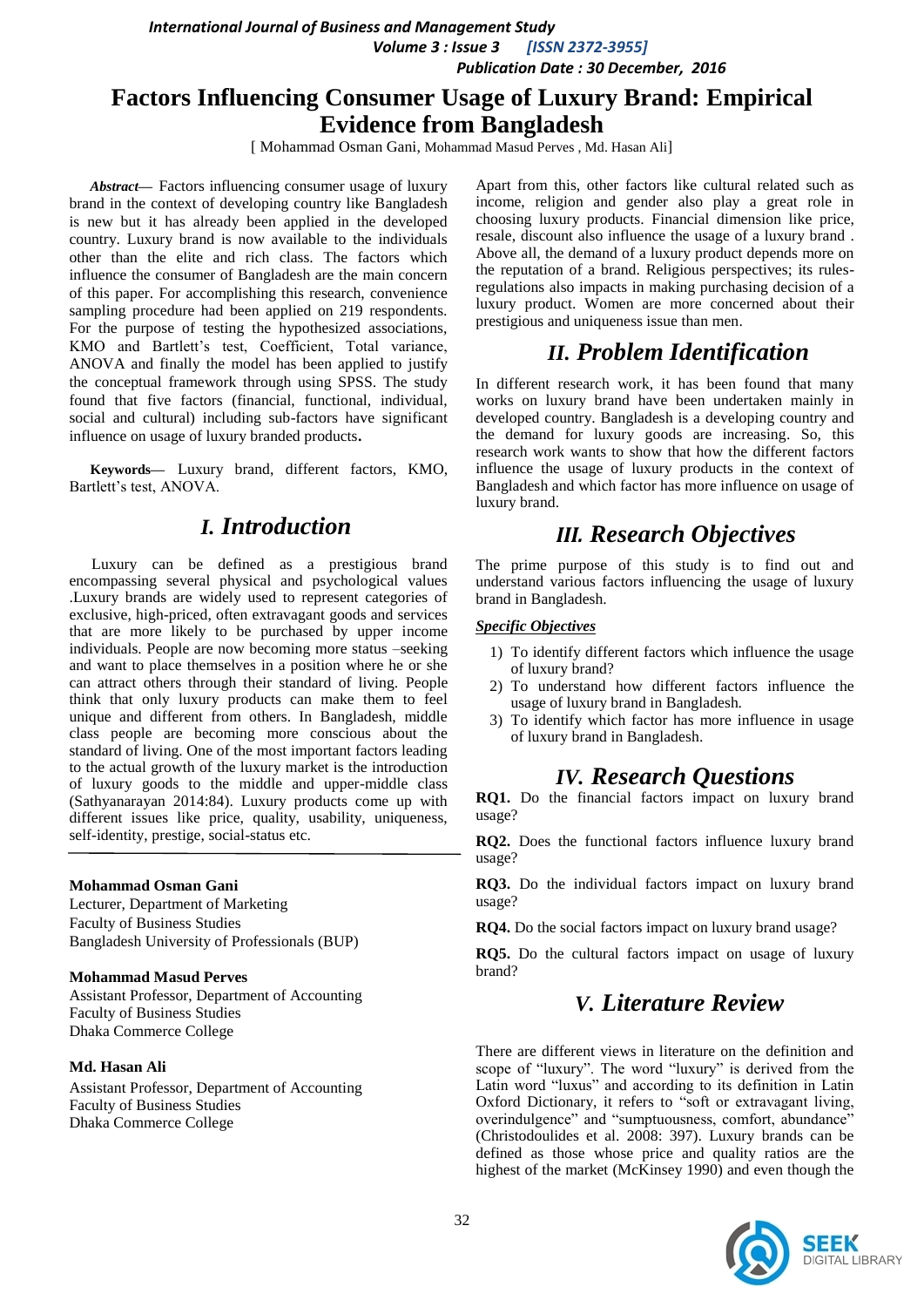*International Journal of Business and Management Study Volume 3 : Issue 3 [ISSN 2372-3955] Publication Date : 30 December, 2016*

ratio of functionality to price might be low with regard to certain luxury goods, the ratio of intangible and situational utility to price is comparatively high (Nueno and Quelch 1998) Therefore, luxury brands compete on the ability to evoke exclusivity, brand identity, brand awareness and perceived quality in the consumer"s perspective (Phau and Prendergast 2000).

In the work of (Wiedmann, Hennigs and Siebels et al.,2015), he has included all relevant dimensions like financial, functional, individual and social which helps to understand customer perception. According to the work of (Atwal Eric et al., 2009); cultural factors influence consumer"s buying behavior and this all factors have been combined with sub factors to better understand the influence of luxury brand and the factors.

- a) *Financial factors-* Financial dimension addresses direct monetary aspects such as price, resale price, discount, investment, etc.
- b) *Price* To judge quality, status-conscious consumers like to use price cue also as an indicator of prestige
- c) *Income-* Higher income wage earners may have the economic resources to buy expensive products, but high levels of personal spending control restrict by themselves (Bearden & Haws, 2012).
- d) *Functional factors* Luxury value such as the quality, uniqueness, usability, reliability and durability of the product are the functional factors (Sheth et al. 1991).
- e) *Usability*–Generally, a product or a service is designed to perform a particular function to satisfy consumer needs.
- f) *Quality* Consumers buy luxury brands is because of the superior quality what possess with brand name.
- g) *Uniqueness*–Uniqueness is based on the assumption that the exclusivity and rareness of a limited product enhances the consumer's desire or preference for a brand.
- h) *Individual factors* The individual dimension focuses a customer"s personal perception about luxury consumption and addresses personal matters such as materialism, hedonistic and self-identity value.
- i) *Social factors*–Social dimension refers to the perceived utility that individuals acquire by consuming products or services recognized within their own social group(s), which may significantly affect the evaluation and the propensity to purchase or consume luxury brands.
- j) *Hedonism*–Certain products and services carry an emotional value and provide intrinsic enjoyment in addition to their functional utility.
- k) *Materialistic* Researchers have interpreted materialism from different perspectives, theorists have not yet agreed on a single definition. Highly materialistic individuals tend to devote more time and energy to product related activities (Belk 1985).
- l) *Self-Identity*–Self-identity refers to the internal (private) facet of one"s self in terms of the way the individual perceives him or herself.
- m) *Conspicuousness* Luxury brands may be important to individuals in search of social status and representation and means in particular that the ranking in a society associated with a brand plays an important factor in conspicuous consumption.
- n) *Prestige*–Much of the existing research has emphasized on the role of status that has an impact in communicating information about their possessors and social relationships.
- o) *Cultural value-* Consumer behavior is highly influenced by cultural factors and has been addressed as fundamental determinant of person"s want and behavior. He has identified that sub-culture is member of culture and shares most of the core values, beliefs and behavior of that culture.
- p) *Religion:* Religious commitment plays an important role in people"s lives by shaping their beliefs, knowledge, and attitudes.
- q) *Gender:* Purchasing data based on gender reveals that women purchase more clothing and accessory items than men do.
- r) *Behavior:* Luxury products can lead consumers to engage in behaviors that are highly valued by society and also identified that who wear or simply imagine themselves wearing luxury products subsequently work harder at difficult task, donate time and money to charity, and are willing to pay more to help local businesses.

Based on the literature review, some hypotheses have been developed to better understand the factors which have influence in usage of luxury brand in Bangladesh.

**H10:** Financial factors have no influence in usage of luxury brand

**H11:** Financial factors have influence in usage of luxury brand

**H20:** Functional factors have no influence in usage of luxury brand

**H21**: Functional factors have influence in usage of luxury brand

**H30:** Individual factors have no influence in usage of luxury brand

**H31:** Individual factors have influence in usage of luxury brand

**H40:** Social factors have no influence in usage of luxury brand

**H41:** Social factors have no influence in usage of luxury brand

**H50:** Cultural factors have no influence in usage of luxury brand

**H**<sub>51</sub>: Cultural factors have no influence in usage of luxury brand

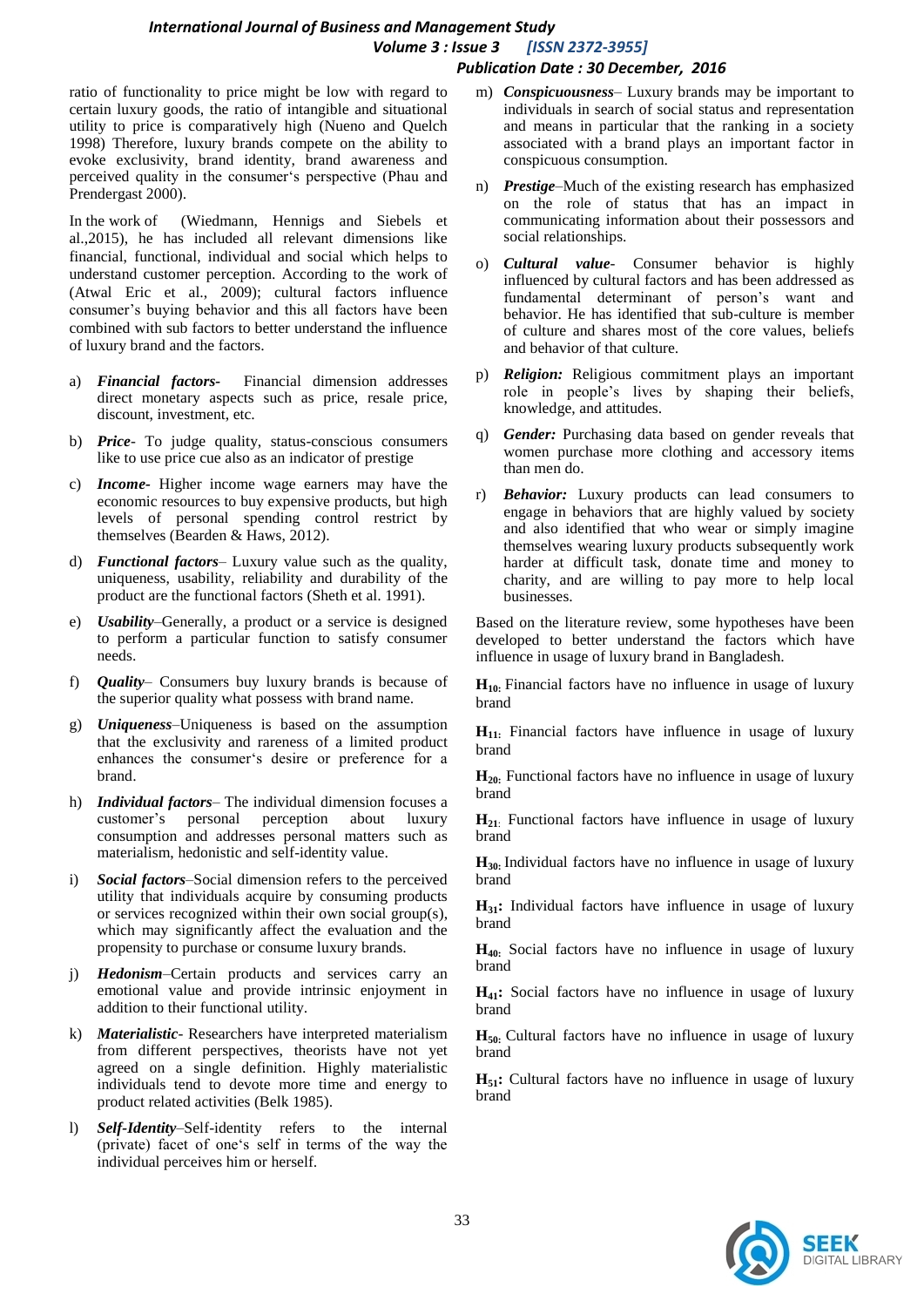**Figure 1: Conceptual Framework**



**Source:** Developed by authors.

# *VI. Methodology*

This research basically a quantitative research, particularly descriptive research design was used to accumulate data to investigating the influence of different factors on luxury brand in Bangladesh in addition with relationships among those pre-specified variables by means of research hypotheses. A sample of 219 was selected for the purpose of the study. In this study, a survey questionnaire was designed as to know the influence of different factors on the usage of luxury brand. Respondents were asked questions relating to their overall perception about factors on the usage of luxury brand on a 5 point Likert-type scale anchored by Strongly Disagree and Strongly Agree. No affect to Major affect on 5 point Likert scale has also been used. Financial, functional, individual, social and cultural factors were considered as independent variables where the luxury brand was considered as dependent variables.

## *VII. Data Analysis and Results*

## *a. Reliability Test*

Scale reliability was tested using Cronbach alpha scores, the values of which were calculated for each scale to test for internal consistency. The scale reliability test has been done through SPSS version 19. All constructs appeared to be robust and acceptable as they exceeded Nunnally"s (1967) threshold of 0.70. (Financial factors,  $a = .706$ , Functional factors,  $b = .703$ . Individual factors,  $c = .789$ . Social factors,  $d = .810$ , Cultural factors,  $e = .720$ .)

### *A. KMO (Kaiser-Meyer- Olkin)*

**Table 1:** KMO & Bartlett's Test

| Kaiser-Meyer-Olkin Measure of Sampling<br>Adequacy. |                                | .796 |
|-----------------------------------------------------|--------------------------------|------|
|                                                     | Approx. Chi-<br>Square 934.380 |      |
| Bartlett's Test of Sphericity                       | df                             | 105  |
|                                                     | Sig.                           | .000 |

From the KMO (Kaiser-Meyer-Olkin) measure of sampling adequacy and Bartlett's Test of sphericity, it is found that factor analysis is significant. If the value of KMO test is above .5 and Bartlett"s Test is below .5 then it can be statistically concluded that factor analysis is significant. In this case, KMO is greater than .5 and BARTLETT's test is below .5 which implies the accuracy of factor analysis.

## *B. Coefficients*

| <b>Unstandardized</b><br>Model<br>Coefficients                                     |                | Standardized<br>Coefficients | $\mathbf{t}$ | Sig.  |      |
|------------------------------------------------------------------------------------|----------------|------------------------------|--------------|-------|------|
|                                                                                    | $\overline{B}$ | Std.                         | Beta         |       |      |
|                                                                                    |                | Error                        |              |       |      |
| (Constant)                                                                         | 1.657          | .269                         |              | 6.168 | .000 |
| 3. Do you agree that<br>has<br>income<br>influence in using<br>luxury brand?       | .007           | .047                         | $-.008$      | 2.150 | .021 |
| 6. Do you agree<br>1<br>that Uniqueness has<br>influence in using<br>luxury brand? | .180           | .052                         | .212         | 3.449 | .001 |
| 8. Do you agree<br>that self- identity<br>enhances by using<br>luxury brand?       | .269           | .046                         | .348         | 5.830 | .000 |

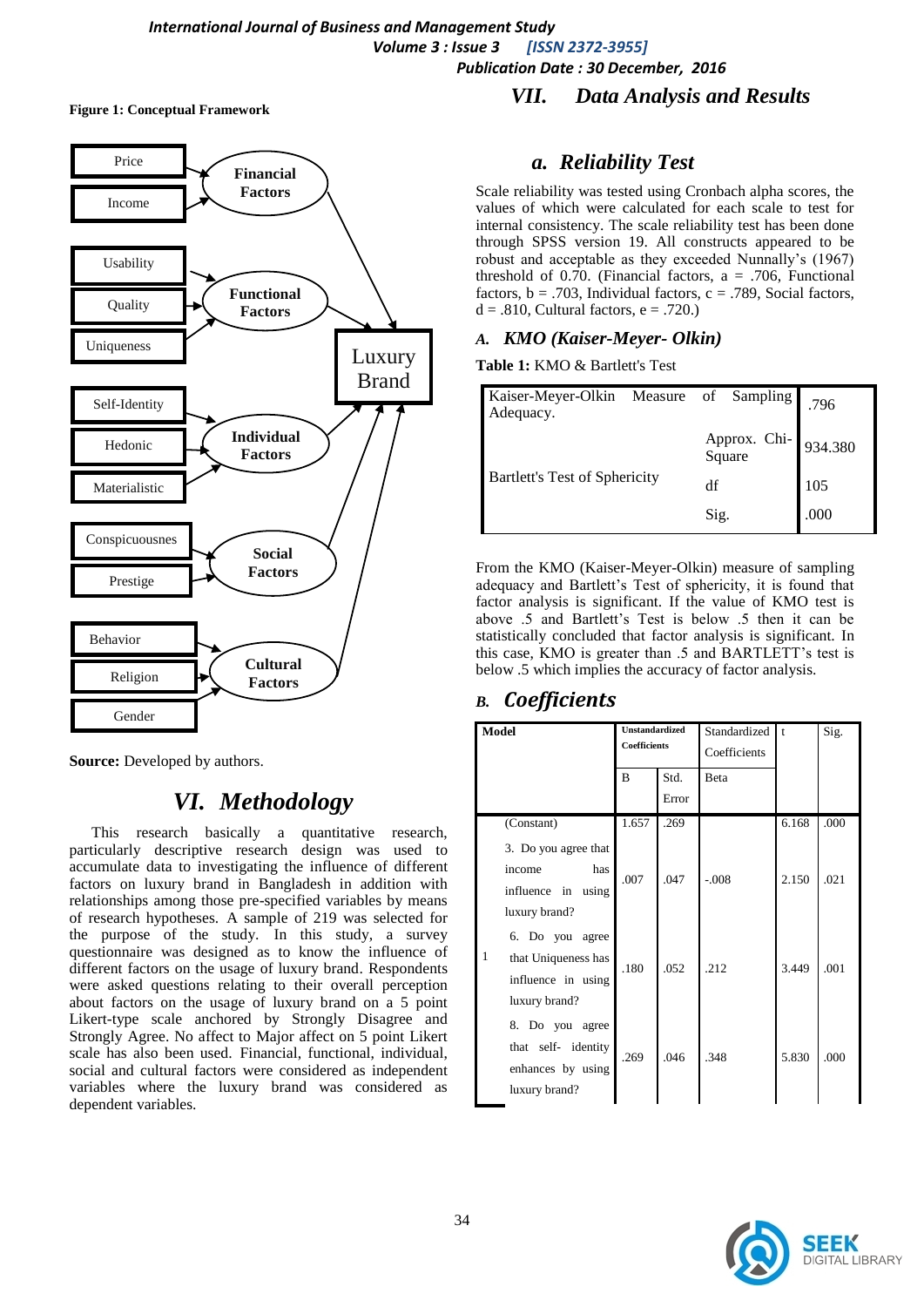### *International Journal of Business and Management Study Volume 3 : Issue 3 [ISSN 2372-3955] Publication Date : 30 December, 2016*

| 13. Do you agree    |      |      |      |       |      |
|---------------------|------|------|------|-------|------|
| that behavior has   |      | .035 |      | 2.382 | 011  |
| influence in using  | .049 |      | .084 |       |      |
| luxury brand?       |      |      |      |       |      |
| 11. Do you agree    |      |      |      |       |      |
| seeking<br>that     |      |      |      |       |      |
| prestige impels you | .111 | .044 | .142 | 2.511 | .013 |
| luxury<br>to<br>use |      |      |      |       |      |
| brand?              |      |      |      |       |      |
|                     |      |      |      |       |      |

#### a. Dependent Variable: Usage of Luxury Brand

From the co-efficient table, it can be conferred that all the selected surrogate variables (1. Income-Do you agree that income has influence in using luxury brand? 2. Uniqueness-Do you agree that Uniqueness has influence in using luxury brand? 3. Self-identity-Do you agree that selfidentity enhances by using luxury brand? 4. Prestige-Do you agree that seeking prestige impels you to use luxury brand? 5. Behavior- Do you agree that behavior has influence in using luxury brand?) from the factors namely financial, functional, individual, social and cultural are significant according to the 5% level of significance and it is also proven from the column t of the co-efficient table. It means that all the predictors from all the factors have influence in the use of luxury brand. From the factor loading, it has been identified that there is strength of association between predictors and usage of luxury brand.

The output shows the results of fitting a multiple linear regression model to describe the relationship between usage of luxury brand and 5 independent variables. The equation of the fitted model is-

 $Y = \beta_0 + \beta_1 X_1 + \beta_2 X_2 + \beta_3 X_3 + \beta_4 X_4$ 

**where,**

**Y = Usage of luxury brand**

| $X_1 = Income$     | $X_3 = Self-identity$   |
|--------------------|-------------------------|
| $X_2$ = Uniqueness | $X_4$ = Prestige        |
|                    | $X_5 = \text{Behavior}$ |

With the value of coefficients the model is as follows:

- $\Rightarrow$  Y = 1.657 + 0.007X<sub>1</sub> + .180X<sub>2</sub> + 0.269X<sub>3</sub> + .111X<sub>4</sub>  $+0.049X_5$
- **Performance =** 1.657 + 0.007\*Income + .180\*Uniqueness  $+$  .269\*Self-identity .111\*Prestige + .049\*Behavior

The value of coefficients (β-Value) was explained by the following:

 $\beta_0$  = 1.657 (Constant) whatever the increment or decrease in any other predictors i.e. income or uniqueness or self-identity or prestige or behavior; the usage of luxury brand will always be constant at this value ( $β_0 = .002$ ).

 $\beta_1 = 0.007$  shows that for 1 unit increase in income will increase the usage of luxury brand.

#### $\beta_2$  = 0.180 signifies that for one unit increase in uniqueness there will be about 0.180 times increase in luxury brand.

 $\beta_3$  = 0.269 states that for one unit increase in selfidentity, the usage of luxury brand will increase by 0.269 times.

 $\beta_4 = 0.111$  signifies that for one unit increase in prestige, the usage of luxury brand will increase by 0.111 times.

 $\beta_{5} = 0.49$  signifies that for one unit change in the behavior in a positive way, the usage of luxury brand will increase by 0.49 times.

*d. Model Summary*

| Model R |                     | R Square   Adjusted | Std. Error of |
|---------|---------------------|---------------------|---------------|
|         |                     | R Square            | the Estimate  |
|         | $.571^{\circ}$ .740 | .758                | 242           |

**Predictors:** (Constant), 3.Do you agree that income has influence in using luxury brand? 8. Do you agree that self-identity enhances by using luxury brand? 6. Do you agree that Uniqueness has influence in using luxury brand? 13. Do you agree that behavior has influence in using luxury brand? 11. Do you agree that seeking prestige impels you to use luxury brand?

#### b. **Dependent Variable:** Usage of Luxury Brand

From the model summary, as the adjusted R square is beyond .5 so we can statistically arrived at the point that the regression is significant where standard error of the estimate is minimum with .242.

*e. ANOVA Test*

| Model      | Sum of<br>Squares |     | Df Mean<br>Square |                            | Sig. |
|------------|-------------------|-----|-------------------|----------------------------|------|
| Regression | 62.41             |     | 12.482            | $23.483$ .000 <sup>b</sup> |      |
| Residual   | 129.164           | 243 | .532              |                            |      |
| Total      | 191.574           | 248 |                   |                            |      |

#### a**. Dependent Variable:** Usage of Luxury Brand

b. **Predictors: (Constant),** 6. Do you agree that Uniqueness has influence in using luxury brand? 13. Do you agree that behavior has influence in using luxury brand? 3. Do you agree that income has influence in using luxury brand? 8. Do you agree that self-identity enhances by using luxury brand? 11. Do you agree that seeking prestige impels you to use luxury brand?

From the table, it can be said that regression is significant because it is clear from the ANOVA table that F statistics signifies the result and it is accepted under 5% significance level.

The findings from this research revealed that financial factors have influence on usage of luxury products  $(H_{11})$ . It has already been found in the developed countries like